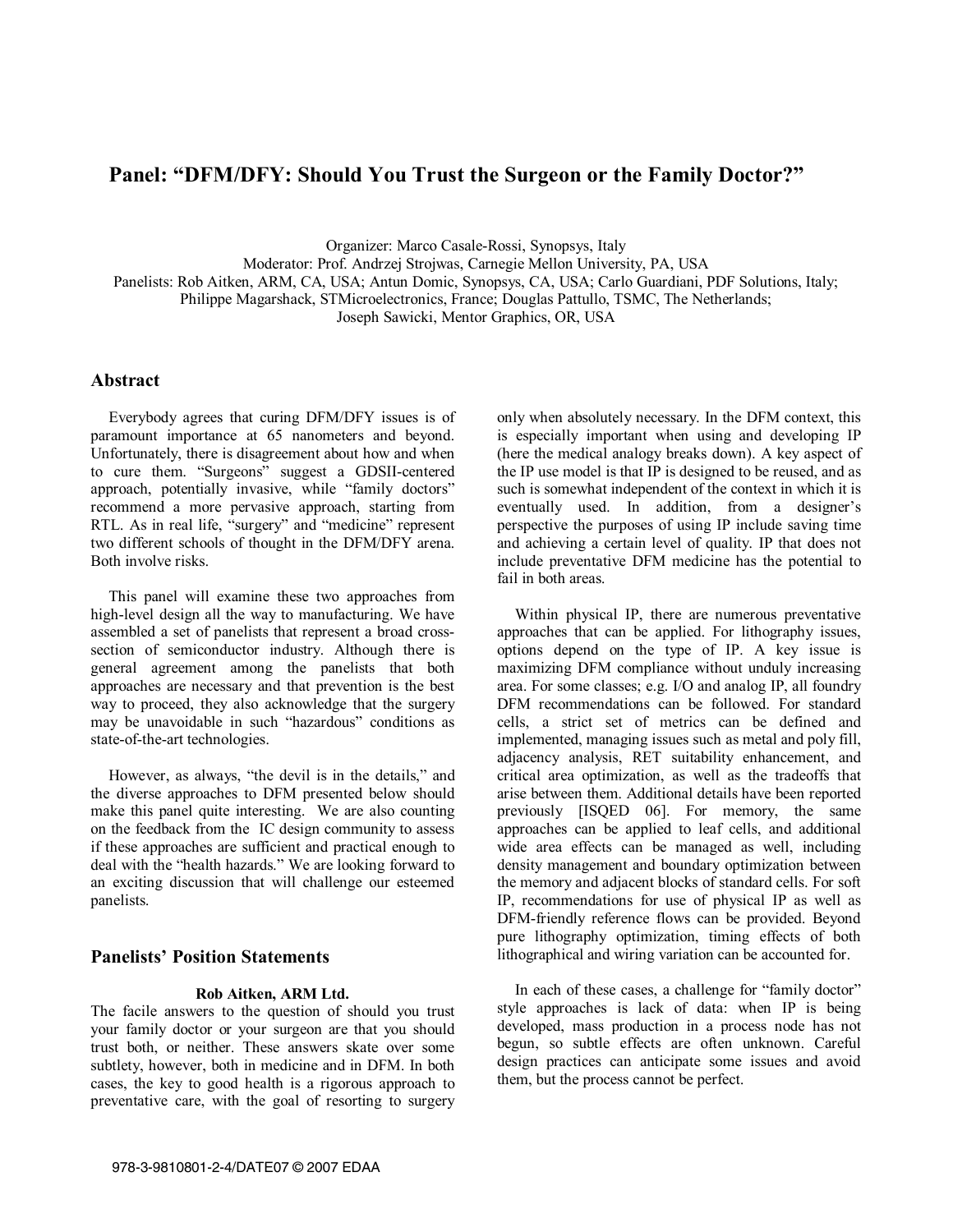Similarly, a challenge for "surgery" is lack of patient history, which in this models case design intent. Just as the appropriate treatment of a torn ligament will change depending on whether or not one intends to participate in an upcoming triathlon, so too the appropriate treatment for design issues changes depending on the criticality of the circuit, the yield and performance targets of the design, and so on. A rectangle may be more than a rectangle, depending on the context.

Of course, no matter how much preventative medicine is used, it's good to know that a surgeon is available if you need one, but high quality care from the family doctor can both reduce the likelihood of surgery as well as improving the prognosis should it become necessary.

#### **Antun Domic, Synopsys, Inc.**

Twenty years ago, at 1.5 microns, i.e., 1,500 nanometers, all that engineers needed to sign-off were: design's schematic, cell library data book, and a calculator. Unfortunately, since then, things have got more and more complex.

Ten years ago, at 250 nanometers, transistors and interconnect could not be handled separately by standalone logic synthesis and P&R; physical synthesis was introduced, bringing together the logical and the physical world to slash the number of iterations required to successfully converge on timing and area.

Today, at 65 nanometers, it's the design and manufacturing that can no longer be handled separately; physical synthesis has been extended to encompass DFM/DFY, slashing once again the number of iterations and re-spins, which would be inevitable to correct the thousands of problems detected at GDSII.

GDSII is just too late and too costly for the correction of topologies which may be critical for particle-induced defects, CMP, or lithography-related issues

Yield-rated synthesis, power network synthesis, vias minimization and timing-driven redundant vias insertion, timing-driven wires widening and spreading, timingdriven metal fill, variation-aware extraction and static timing analysis are just some examples of the rich arsenal of weapons available within the design implementation flow to prevent problems before they occur.

Surgery is not bad per se, but prevention is better.

#### **Carlo Guardiani, PDF Solutions, Inc.**

The importance of Design for Manufacturing (DFM) has increased as the semiconductor industry turned the corner of nanometer technologies (90/65/45nm).

As predicted by PDF Solutions a few years ago, this is dictated by the fact that the yield of complex SoC products with new technologies is increasingly dominated by systematic and variability effects that are probabilistic functions of the actual circuit layout properties.

In fact when the main type of yield detractor mechanisms were represented by particle contaminants and random defects, there was little need for the designers to pay attention to the yield implications of alternative design choices, beyond design rule and healthy design practices such as for example using contact and via redundancy, staying away from minimum spacing and minimum dimensions in general unless strictly required, etc.

After all an healthy lifestyle, lots of vitamins and a good cotton undershirt are sufficient in the flu season for the average people, so they don't need to take any medicines or see the doctor unless they get sick

However as circuit performance requirements get tighter, thus inherently driving process technology to always more advanced and complex territories such as immersion lithography and new gate and interconnect materials and engineering, healthy design styles and Design Rule compliance are no longer sufficient to guarantee IC product's yield.

In fact every process technology is characterized by a unique set of yield sensitivities that is determined by the particular choice of process integration, lithography equipment and RET recipes and equipment calibration.

It is therefore impossible to predict with reasonable confidence that a particular design choice is going to be always yield savvy unless those process sensitivities are accurately quantified and their impact on product yield properly modeled.

It is similar to achieving top performance in professional sports requiring that athletes be followed by a whole medical team which performs weekly check-ups and decide what they have to eat, drink and which medicines they need to take in order to maintain them in perfect efficiency and health based on their unique, personal profile.

#### **Philippe Magarshack, STMicroelectronics NV**

Until 0.13 microns, if you could manufacture each structure, you could manufacture the entire chip. What you designed on the polygon layout tool was what you got on the wafer. Designers had simple design rules with simple yes/no, pass/fail criteria for the design rule checker (DRC). Using this panel's analogy, the surgeons were ruling, in the case of a rare emergency.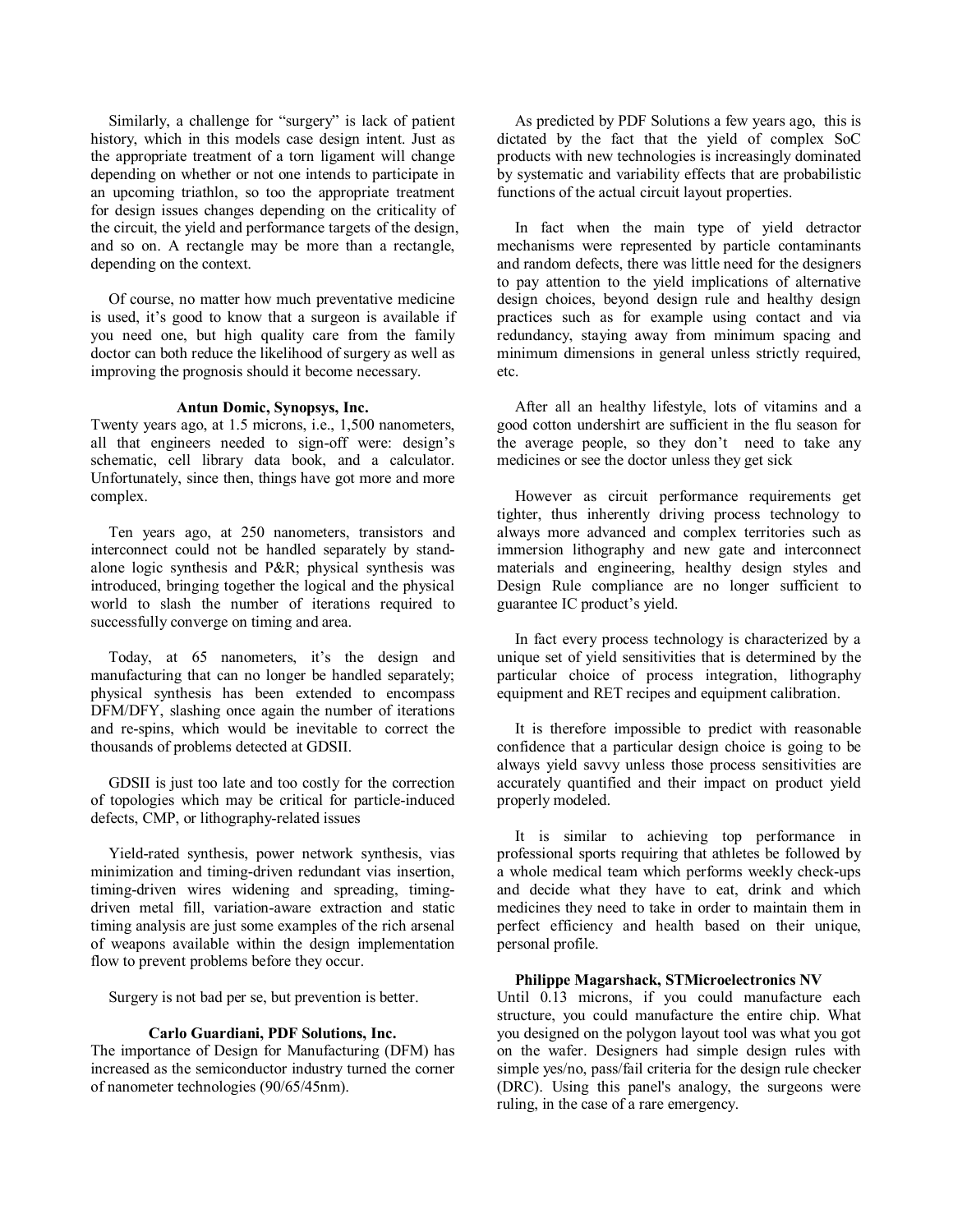However, some signs of trouble were already noticeable. The semiconductor industry had entered the sub-wave-length world, and the introduction of copper interconnect at 0.18um or 0.13um was posing more challenges than had been anticipated; not only designs became more difficult to manufacture, but design rules changed from quantitative to qualitative; and the result was less deterministic, because of atoms-level random dopant fluctuation, as well as because of interconnects, processed with Litho and CMP and their associated systematic and random defects.

Today, at 65 nanometers and beyond, features are manufactured with 193 nanometers lithography, causing an order of magnitude increase in the number of defects and faults; at 65 nanometers cost of test per transistors is only 200X smaller than cost of manufacturing, versus 1600X in 2001 at 130 nanometers.

Designers and process engineers must weigh improvements in manufacturability against the effects on the design's performance, size, and functionality; they need to proactively collaborate in analyzing the variables that contribute to critical design specifications. This means that manufacturability must start at the chip design level. Family doctors, with their deep knowledge of their patient's clinical history can play a fundamental role.

It is not enough however, as some have suggested, to merely include DFM specifications in physical design and verification tools. This method does not address how various components will react to each other when integrated into a system-on-a-chip. This means being able to look across hierarchical boundaries to see how the data in one cell interacts with data outside the cell; it might be possible to improve the manufacturability of one layer by manipulating another.

This more comprehensive model requires a new infrastructure that supports a feedback loop between designer and manufacturer. The feedback loop should include means of modeling the manufacturing constraints, verifying IC layouts, and translating manufacturingrelated issues for the designer. To make this feedback loop possible, a complete cultural revolution must take place whereby designers understand the constraints of the lithography experts, and conversely, the yield production engineer participates up front in the design and designfor-test reviews, inducing a design-for-yield mentality in the design teams.

In other words, the surgeon and the family doctor must consult with each other for a greater good, avoiding unnecessary surgeries, without postponing the necessary ones, though!

#### **Douglas Pattullo, TSMC Ltd.**

For something as important as the life of your latest (or perhaps only) chip and with it the success or failure of your company the question of who to trust as a partner is critical. The core issue however is not the skill set of a Surgeon or a family doctor but much more who really knows what they are talking about and has the customers well being as they primary focus (as opposed to theirs). Fundamental here is the knowledge of the operators, an inexperienced Family doctor perhaps straight from medical college may appear to me to be little more that a witch doctor with impressive sounding hocus pocus and the Surgeon merely a butcher with a scalpel. For the health of my chip I want to rely on somebody I know, somebody who has experience in the diagnosis and treatment of diseases and somebody with an analytical mind so that they can use their knowledge base to determine the best treatment whether that be a daily vitamin pill or triple bypass surgery. The provider of the consultation is a matter of personal choice, this might be a doctor on the National Health Service, a private consultant in Harley Street or possibly even remote diagnosis via the internet - the key point is the knowledge of the provider and quality of the diagnosis they can provide.

They key to success relies on accurately assessing the history of the patient, the apparent and hidden symptoms and then determining what further tests are required for a proper diagnosis. Based on this diagnosis the most effective treatment can be determined and an appropriate treatment specified.

In this analogy the foundries here work like a central medical records departments for the associated hospital, clinics, teaching establishments and Research groups. The Foundries may have produced test chips two years or more before the fabless guys submit their first design and have already seen the success and failure of different implementations. They will then have worked to analyze and test their hypothesis and finally capture their knowledge as far as possible with traditional design rules and spice models however they know this can not cover 100% of all cases so now they need to formalize and share that extra of knowledge with the operatives in the field.

The foundries need a healthy chip industry with fast ramps on each new technology in order to recoup their investments in each new node and in turn to then finance the transition to the next technology, however they also wish to protect their investments and design partners, thus the complete opening of the Kimono can not be done on centre stage in front of all and sundry where it would shock and confuse those not expecting it whilst